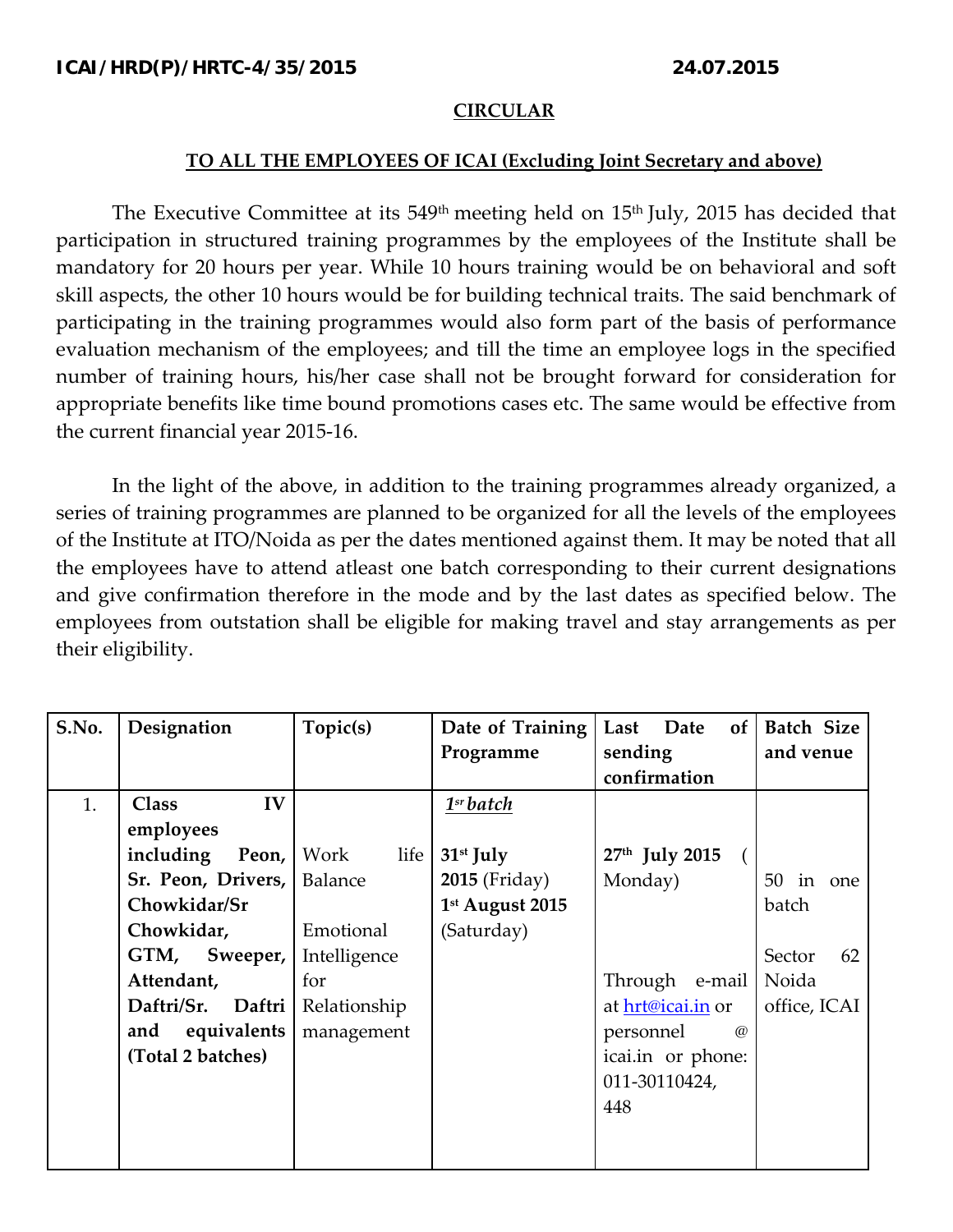| S.No.          | Designation                                                                                                                      | Topic(s)<br>Motivation<br>Power<br>of<br>positive                                                                    | Date of Training<br>Programme<br>2 <sup>nd</sup> batch<br>11 <sup>th</sup> September<br>2015<br>(Friday) | Last<br>Date<br>of<br>sending<br>confirmation<br>4 <sup>th</sup> September<br><b>2015</b> (Friday)                              | Batch Size<br>and venue<br>Venue<br>shall<br>be<br>specified |
|----------------|----------------------------------------------------------------------------------------------------------------------------------|----------------------------------------------------------------------------------------------------------------------|----------------------------------------------------------------------------------------------------------|---------------------------------------------------------------------------------------------------------------------------------|--------------------------------------------------------------|
|                |                                                                                                                                  | attitude<br>(t <sub>0</sub> )<br>be<br>conducted<br>by<br>AIMA)                                                      | 12 <sup>th</sup> September<br>2015<br>(Saturday)                                                         |                                                                                                                                 | later                                                        |
| $\overline{2}$ | Assistants, LDC,<br>Steno-typist,<br>UDC, Sr. Steno-<br>typist, Assistant<br>$(Gr-I)$<br>and<br>equivalents (total<br>2 batches) | Motivation<br>Power<br>of<br>positive<br>attitude                                                                    | 1 <sup>sr</sup> batch<br>7th August 2015<br>(Friday)<br>8 <sup>th</sup> August 2015<br>(Saturday)        | 31 <sup>st</sup> July<br>$2015$ (Friday)<br>Through e-mail<br>at hrt@icai.in or<br>personnel<br>$^{\textregistered}$<br>icai.in | 60 in one<br>batch                                           |
|                |                                                                                                                                  | Managing<br>Time<br>and<br>prioritizing<br>Managing<br>change<br>be<br>(t <sub>0</sub> )<br>conducted<br>by<br>AIMA) | 2 <sup>nd</sup> batch<br>18thSeptember<br>2015<br>(Friday)<br>19thSeptember<br>2015<br>(Saturday)        | 10 <sup>th</sup> September<br>2015(Thursday)                                                                                    | Venue<br>shall<br>be<br>specified<br>later                   |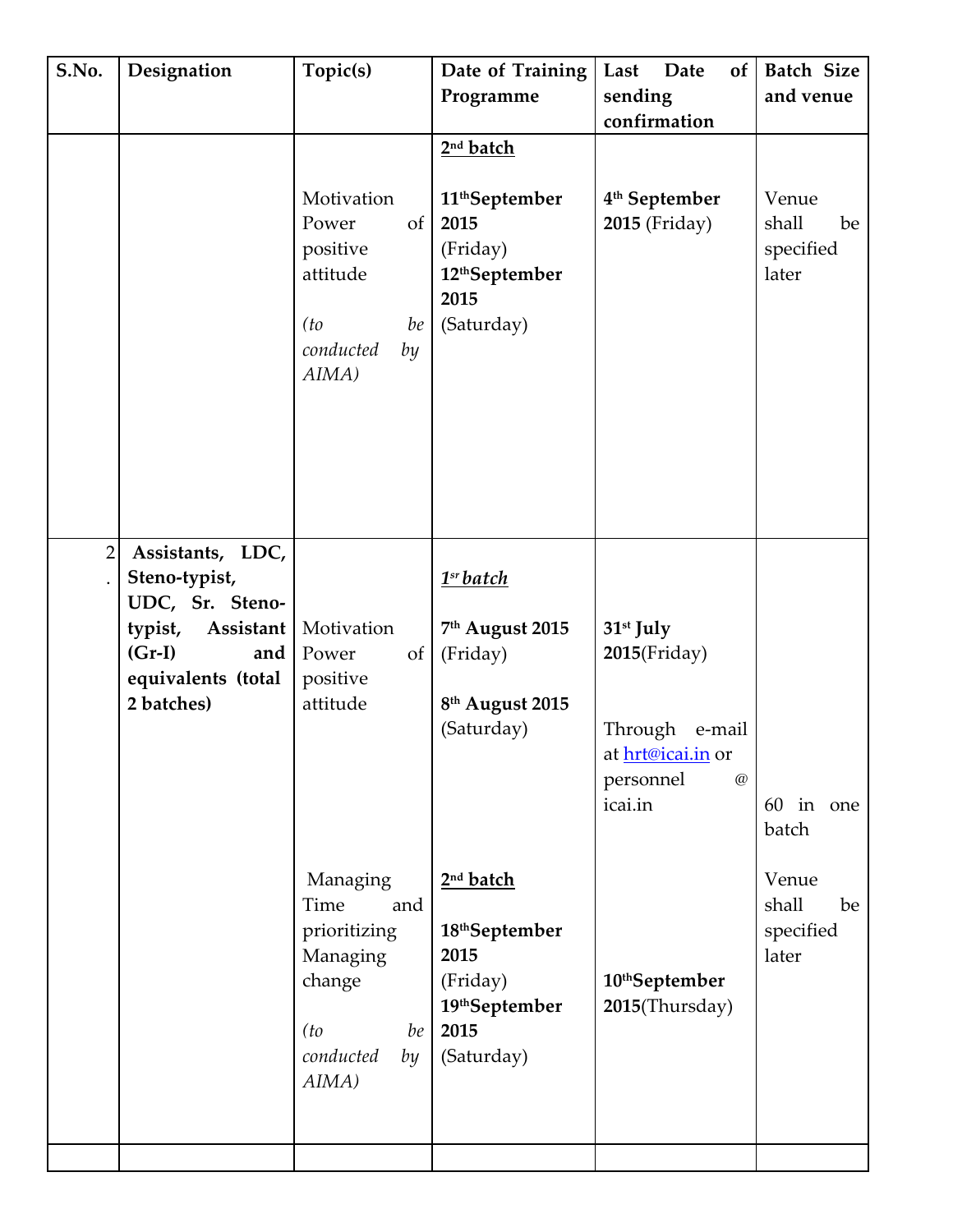| S.No. | Designation                                                                                                                | Topic(s)                                                                                                                                                                                                                                                             | Date of Training                                                                                                                                                                                                                            | Last<br>Date<br>of                                                                                                                                                          | <b>Batch Size</b>                                                   |
|-------|----------------------------------------------------------------------------------------------------------------------------|----------------------------------------------------------------------------------------------------------------------------------------------------------------------------------------------------------------------------------------------------------------------|---------------------------------------------------------------------------------------------------------------------------------------------------------------------------------------------------------------------------------------------|-----------------------------------------------------------------------------------------------------------------------------------------------------------------------------|---------------------------------------------------------------------|
|       |                                                                                                                            |                                                                                                                                                                                                                                                                      | Programme                                                                                                                                                                                                                                   | sending                                                                                                                                                                     | and venue                                                           |
|       |                                                                                                                            |                                                                                                                                                                                                                                                                      |                                                                                                                                                                                                                                             | confirmation                                                                                                                                                                |                                                                     |
| 3     | Section<br>Officer<br><b>Section</b><br>$(SO)$ ,<br>Officer<br>(SU)<br>[SO(SU)]<br>and<br>equivalents (Total<br>2 batches) | Managing<br>Time<br>and<br>prioritizing<br>Managing<br>change<br>Motivation<br>Power<br><sub>of</sub><br>positive<br>attitude<br>be<br>(t <sub>0</sub> )<br>conducted<br>by<br>AIMA)                                                                                 | 1 <sup>sr</sup> batch<br>-already held on<br>17thJuly 2015 and<br>18th July 2015<br>2 <sup>nd</sup> batch<br>21 <sup>st</sup> August 2015<br>(Friday)<br>22 <sup>nd</sup> August 2015<br>(Saturday)                                         | Through e-mail<br>at hrt@icai.in or<br>personnel<br>$\circledR$<br>icai.in<br>12th August<br>2015(Wednesday                                                                 | in one<br>60<br>batch<br>Venue<br>shall<br>be<br>specified<br>later |
| 4     | <b>Executive Officer</b><br>Deputy<br>to<br>Secretary/Sr.Depu<br>ty Secretary and<br>equivalents (total  <br>3 batches)    | Strategic<br>Thinking,<br>Effective<br>Communicati<br>on,<br>Negotiating<br>Conflict,<br>Ethics<br>in<br>Accounting,<br>Team<br><b>Building</b><br>and<br>Managing<br>Work<br>life<br>balance<br>be<br>(t <sub>0</sub> )<br>conducted<br>by<br>$IMT$ ,<br>Ghaziabad) | 1 <sup>sr</sup> batch<br>21 <sup>st</sup> August 2015<br>(Friday)<br>22 <sup>nd</sup> August 2015<br>(Saturday)<br>2 <sup>nd</sup> batch<br>11 <sup>th</sup> September<br>2015 (Friday)<br>12 <sup>th</sup> September<br>2015<br>(Saturday) | 12th August<br>2015(Wednesday<br>Through e-mail<br>at hrt@icai.in or<br>personnel<br>$\circledR$<br>icai.in<br>4 <sup>th</sup> September<br>2015 (Friday)<br>Through e-mail | 125 in one<br>batch<br>Venue<br>shall<br>be<br>specified<br>later   |